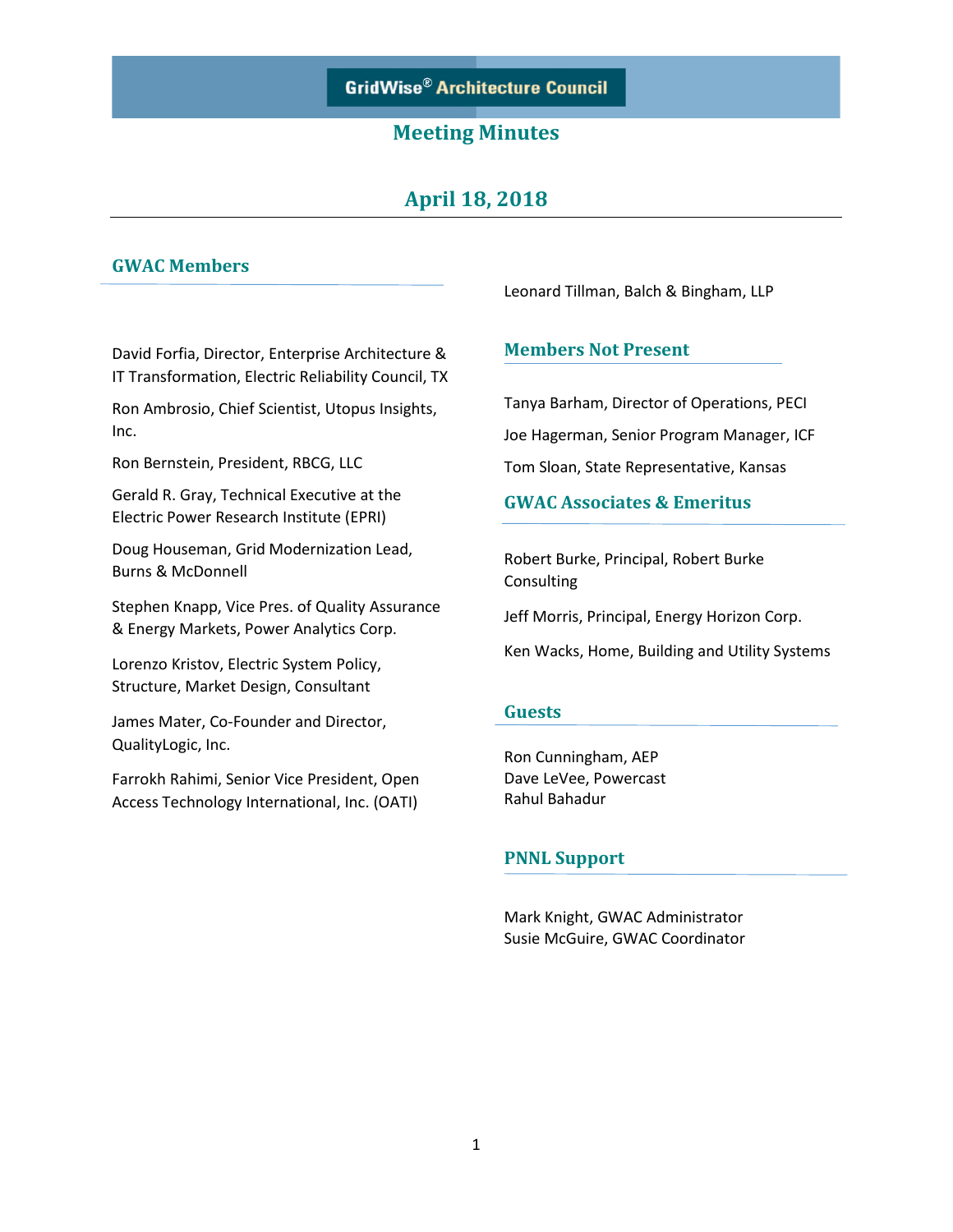# **April 18, 2018**

#### **GWAC Online Meeting**

David Forfia called the meeting to order at 10:06 a.m. PDT

Mark noted that the meeting reached a quorum.

Mark noted that the GWAC January minutes were previously approved and are posted to the GWAC website and that the February and March minutes have been sent to the council for review and we hope to get a motion to approve them today.

Ken Wacks noted that he had sent in a change to his liaison report for the March minutes. Susie noted that she had received Ken's changes and has incorporated them into the record copy of the March minutes.

Steve Knapp then gave a motion to accept the February and March minutes to the record and Ron Bernstein seconded the motion to approve both. David Forfia noted no objections.

Mark Knight asked the council members to let him know in advance if they will not be able to attend the meetings or calls.

Mark also noted that since he was not able to attend the IEEE T&D Expo this year that this GWAC meeting is an online call only.

TESC 18: A block of rooms at government rate has been set up for the GWAC council at the Alise hotel in Boston. The Alise is a sister hotel to The Rose in Portland. This information has been sent out to the GWAC. The council is asked to tell Susie McGuire if they are staying at the Alise or elsewhere, that way she can invite additional TESC18 GWAC participants to utilize the room reservation. Ken noted that the Alise has had good reviews locally.

TE Framework, Mark sent out a complete list of TE Framework teams on April 17.

Mark asked the GWAC to let him know if additional meetings need to be added to the meeting list.

Farrokh asked Mark to add the IEEE meeting in Feb. 2019. <http://ieee-isgt.org/>

Ron Bernstein mentioned DistribuTECH Feb. 5 - 7 2019 in New Orleans

Also the NCTTA Spring Conference May 1 – 3, 2018 in Santa Clara CA

Lonmark will have 4 new standards going through the process

ASHRAE Winter Conference - Jan. 2019 <https://www.ashrae.org/conferences/winter-conference>

PowerGen Dec 4 – 6 2018 Orlando FL <http://www.power-gen.com/index.html>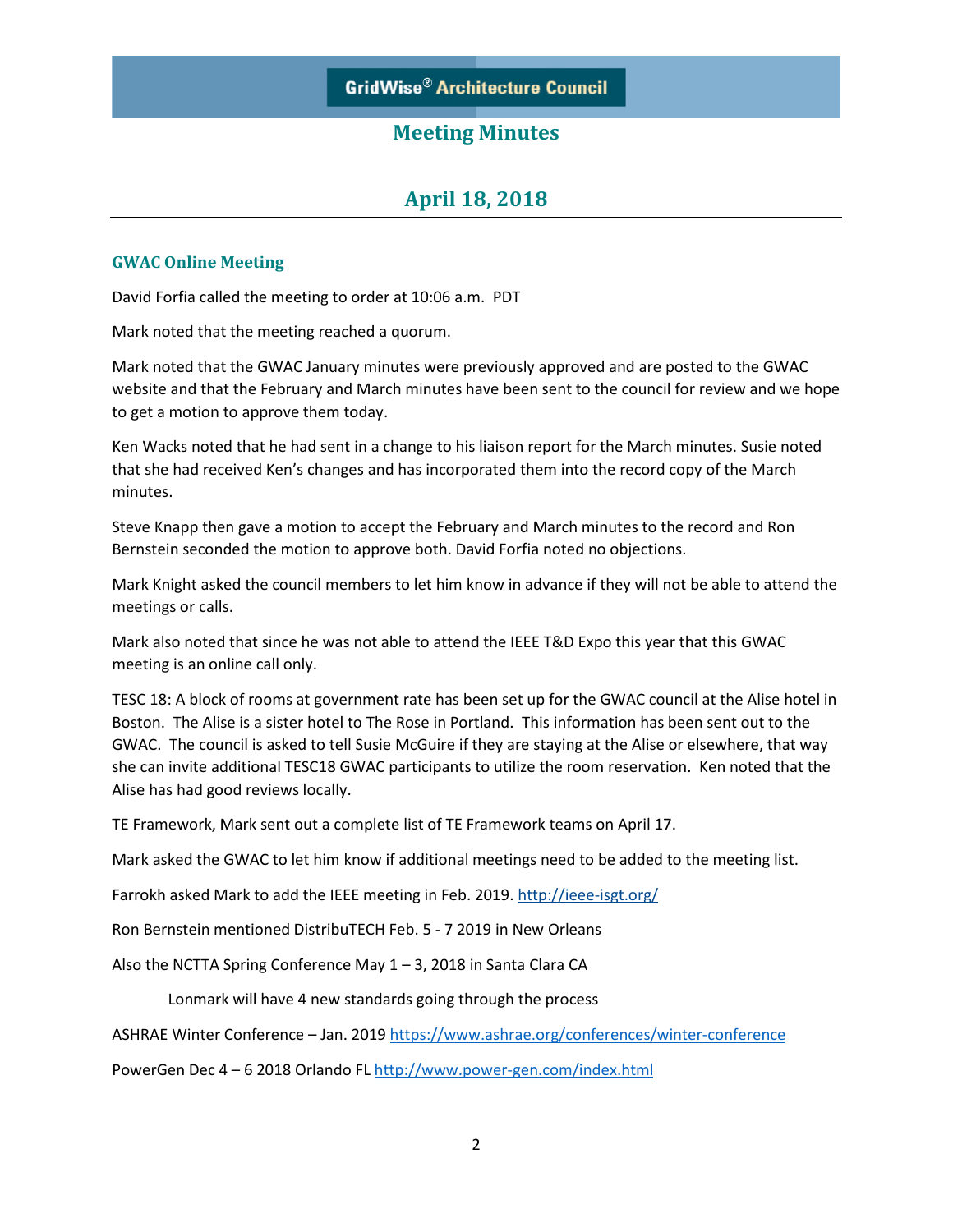# **April 18, 2018**

Smart Energy Summit, Feb 2019, Austin TX [http://www.parksassociates.com/events/smart-energy](http://www.parksassociates.com/events/smart-energy-summit/agenda)[summit/agenda](http://www.parksassociates.com/events/smart-energy-summit/agenda)

World Energy Conference Charlotte (OCT 17-19 2018)<http://www.energycongress.com/about>

Ron Bernstein suggested that GWAC participation and speaker opportunities for the GWAC members, associates and friends be noted on the list.

Mark agreed that keeping track of member participation would be beneficial.

#### **Action Mark: add additional meetings to the list and track GWAC council participation in the meetings and note speaking opportunities**

Mark also noted the pending "GWAC resume" effort. Mark thanked Leonard, Steve, James, and Gordon for providing input for this effort. The one page draft is complete and Mark will circulate it to the council.

#### **Action Mark: send the one page GWAC resume out to the GWAC for review**



Mark reviewed the recent voting response regarding the white papers, shown above. Three papers were rated highly; the plan is that we will select another two of the remaining top six for future efforts.

The plan is for one paper to be complete by the end of September 2018 and the two others will follow after that.

Mark is looking for volunteers to chair the top three papers.

Gerald Gray likes Smart Buildings as a Transactive Hub. He hears a lot of support for this. He sees a lot of support for this idea. Gerald offered to try to contribute to this effort.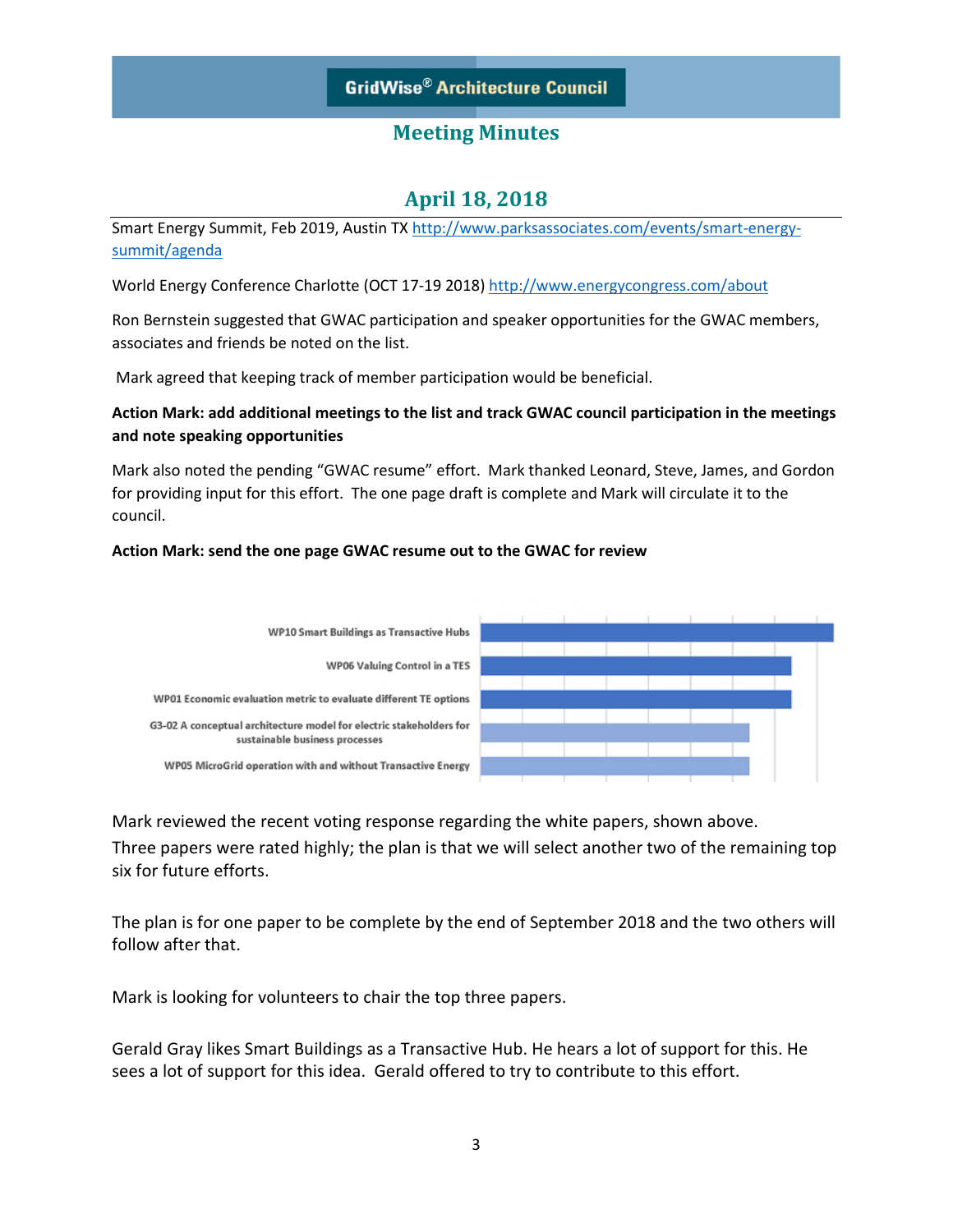# **April 18, 2018**

Dave LeVee noted that he is working on a 1500 word paper for SEPA on the economic value metric and asked for help for this effort.

### **White Paper Topic Team Formation**

Mark noted that Ron Bernstein, Gerald Gray, Joe Hagerman, Phil Davis and Ken Wacks have spoken up to assist with the topic - Smart buildings as Transactive Hubs and Stephen Knapp, Farrokh Rahimi and Dave LeVee have offered to help with the Economic Evaluation Metric for TES white paper topic.

David asked about the timeframe for finalizing the papers. Mark said that we could start the first two and then put the initial effort behind the one that progresses the quickest for the earlier due date. We would like to have one by the end of September to meet a project deliverable on the Transactive Energy Project.

Value control – Stephen lead, Farrokh and David

### **Action Mark: send an email to each of the white paper groups**

Mark gave an update of TESC 18 planning progress.

Mark noted an urgent need to review the abstracts that have been received. He needs to let authors know that they have been selected soon so that they can register and book their hotel.

Ken has offered to submit an abstract on CyberSecurity. Mark urged him to send it as soon as possible.

### **Action Mark: Select abstracts for TESC 18 and notify authors in the next two weeks.**

Mark thanked Chris Villarreal (not on the call) for his help with the regulatory panel.

The MIT lin[k https://whereis.mit.edu/](https://whereis.mit.edu/) shows locations of individual buildings at MIT.

Mark mentioned the Tutorial, he is checking with SEPA to see if there is a critical mass who have expressed interest in attending. Mark estimates that it will take 10 to 12 people to be enrolled to make it a go. Those who had expressed interest in presenting were Ron Bernstein,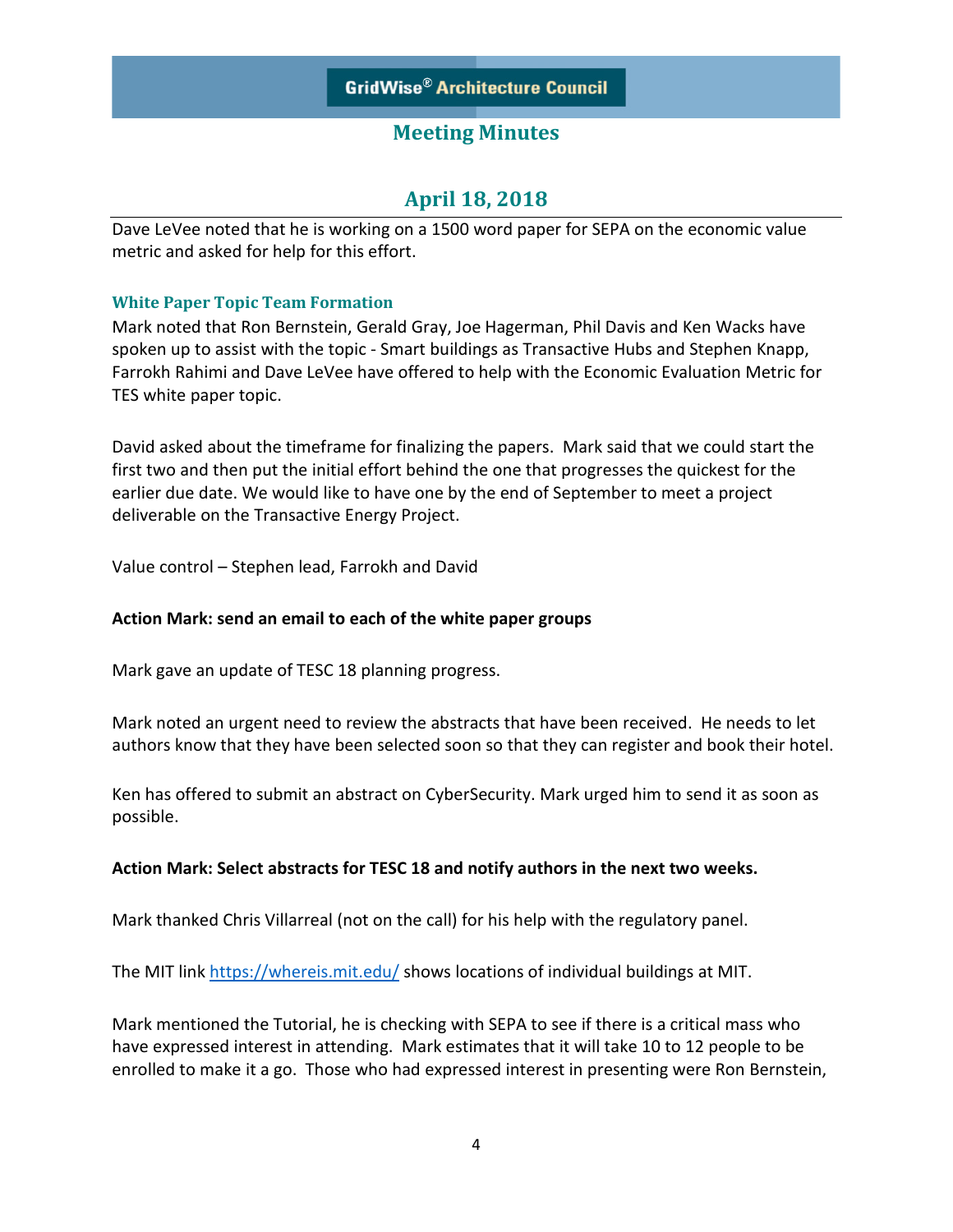# **April 18, 2018**

Farrokh Rahimi, Tanya Barham and Mark Knight. These presenters need time to prepare so Mark is hoping to get an answer from SEPA soon about the tutorial.

Ron Bernstein suggested that it would be good to have a meeting with GWAC speakers to go over what will be covered and the tutorial format.

Jeff Morris asked who the target audience would be for the tutorial. He is interested in telling policy makers about the tutorial.

Mark replied that it is basically "TE 101." It is for a more broad audience this year; less technical. It will cover the TE Framework and also Smart buildings

### **Action: Jeff Morris will send Mark and email and they will talk more offline about the tutorial**

GWAC foundation session – all the keynote speakers are in. Jim Gallagher of the NY Smart Grid Consortium will give the opening talk. Chris Irwin will give one as well.

Ron Bernstein posted the TESC18 Tutorial Description.

## **Action Susie and Mark: attach the tutorial description as a separate doc for the minutes and send to Mark to send to Jeff Morris**

Ron Bernstein asked about where to find the link to TESC18 on the GWAC website. Susie noted that the registration link is on the site but not a link to the meeting.

### **Action Susie: Add a link to the meeting website on the GWAC webpage (complete)**

Ken Wacks noted that there is a bus stop right by the Kresge Auditorium at MIT. Ken noted that traffic is bad in that area of Boston so public transit is preferable. The metro is a half mile walk. The bus stops right there at the Auditorium. It is a good area for walking.

#### **Action Susie: Find out more information about the bus line in Boston that stops at the Kresge Auditorium. Add this with Mark's territorial map and create a logistics flier for MIT/Boston/TESC18**

Ken asked anyone who needs logistics help with the conference to contact him and he will be happy to help.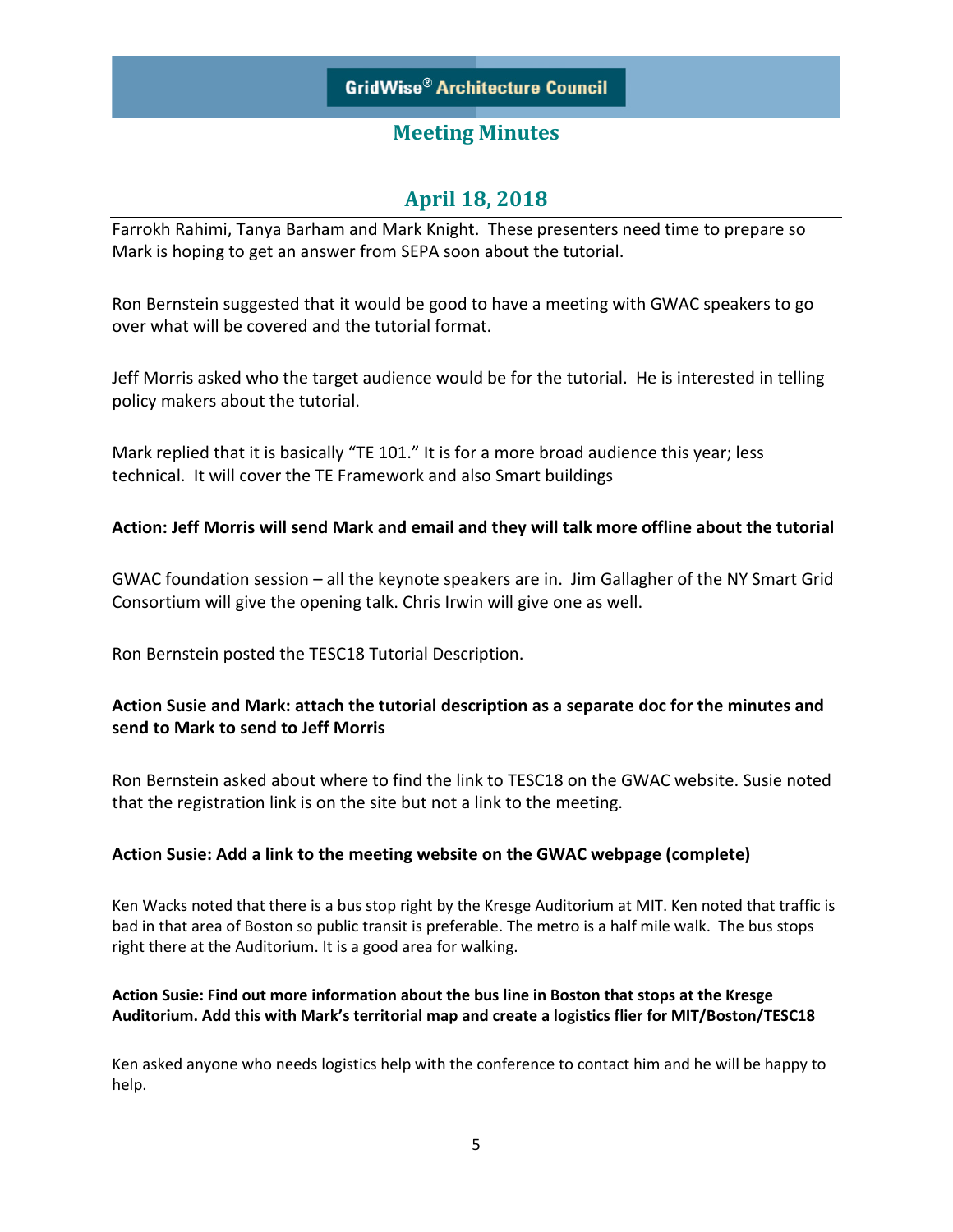# **April 18, 2018**

Mark provided a map of the area of Boston near MIT (see slides).

David asked where we are at with sponsorships and registrations.

Mark noted that we are low on registrations at this time. That's not unusual but it is worrying organizers at SEPA. We have 20 – 30 registrations in.

David challenged the council to help with the effort to get registrations up and to offer to help Mark with sponsorships. We took a risk coming to the east coast and we all need to do our part to make this work. Please do whatever you can to promote this and to persuade your colleagues to consider attending. If you have relationships with potential sponsors or former sponsors Mark could use your help

### **Action Susie: send out the GWAC blast email to the Council – they can forward it or work with us to revamp it for sending to their organization or associates (complete)**

Lorenzo Kristov mentioned the TE Framework Section 4.2 of the refresh – he has been creating an annotated outline in Farrokh's absence (although Farrokh is now returned from travel). Lorenzo is finishing this up and will send that out this weekend so that the council can comment.

#### **Action: Lorenzo will send out a link to the FERC webpage (complete)**

James asked about the Interoperability Roadmap after talking with SEW yesterday. Mark will be happy to send out more information.

#### **Action: Mark to send out more information about the Interoperability Roadmap**

Mark Knight suggested that people who want to know more about this can ask Steve Widergren, James Mater and himself. There are some opportunities for those who are interested. James was interested in helping to link GMLC efforts to real world experience.

Mark noted that Ron Ambrosio, David Forfia and Ron Bernstein have had some involvement with IMM, the Interop Roadmap and with Procurement language. There have been several informal involvements from GWAC member's in these efforts.

#### **Liaison Reports**

SEPA - David Forfia reminded everyone that the conference hotel for the Grid Evolution Summit will be the Washington Hilton, 1919 Connecticut Ave NW, Washington DC. Please make your reservations soon, the rate will expire June 18. SEPA Travel link: https://sepapower.org/event-complex/gridevolution-summit-national-town-meeting/travel-accommodations/